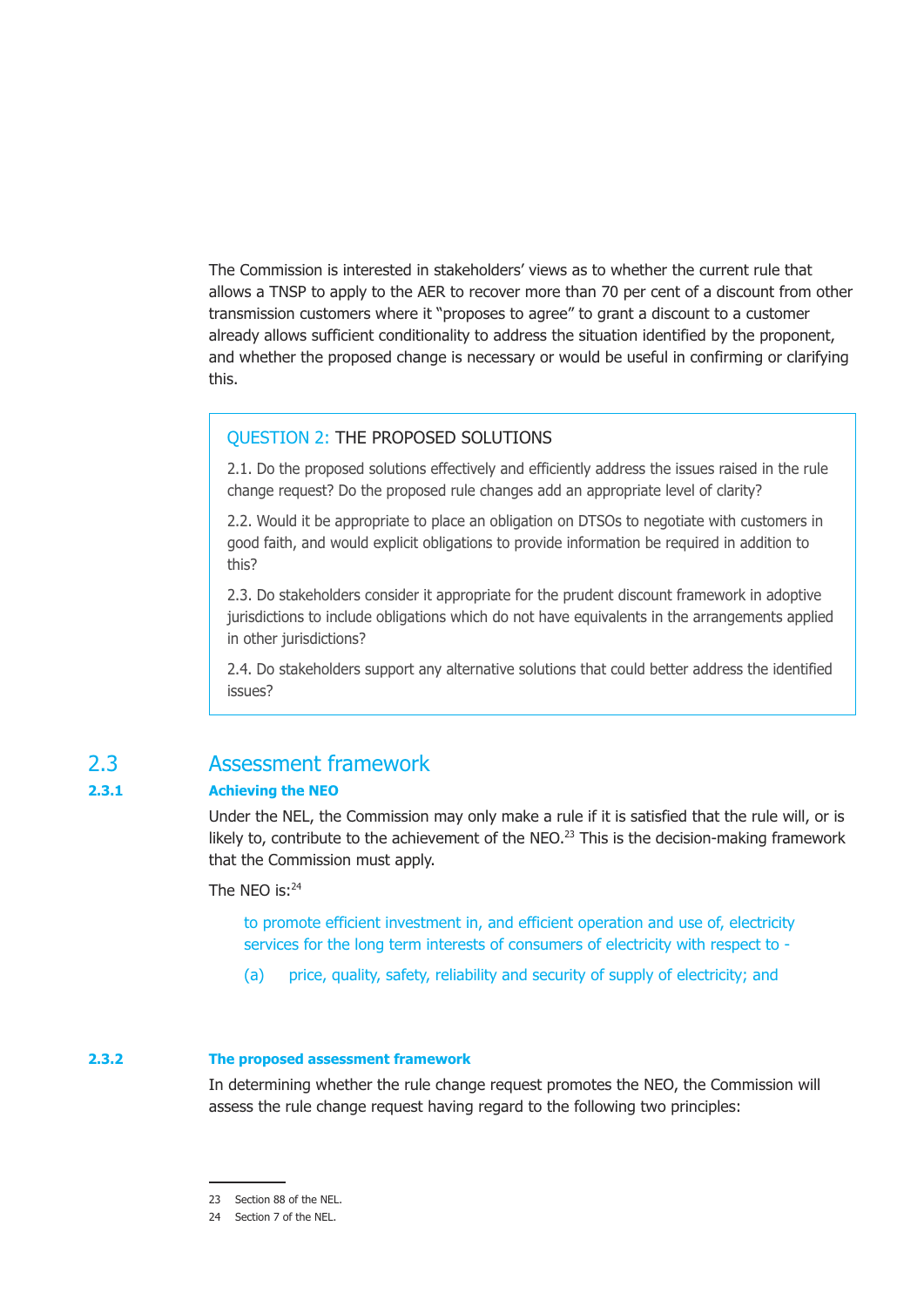- **Improving consistency, clarity and transparency:** The provision of consistent, clear and transparent rules and processes is important, as it enables participants to understand their own and others' obligations with respect to the transactions that they undertake. This will promote confidence, and therefore efficiency, in the market.
- **Improving administrative efficiency:** Improving the effectiveness and efficiency of administrative processes can reduce costs for participants and contribute to cost savings being passed on to customers.

### QUESTION 3: ASSESSMENT FRAMEWORK

3.1. Is the assessment framework appropriate for considering the rule change request?

3.2. Are there other relevant considerations that should be included in the assessment framework?

#### **2.3.3 Making a more preferable rule**

Under section 91A of the NEL, the Commission may make a rule that is different (including materially different) to a proposed rule (a more preferable rule) if it is satisfied that, having regard to the issue or issues raised in the rule change request, the more preferable rule will or is likely to better contribute to the achievement of the NEO.

### **2.3.4 Making a differential rule**

Under the Northern Territory legislation adopting the NEL, the Commission may make a differential rule if, having regard to any relevant MCE statement of policy principles, a different rule will, or is likely to, better contribute to the achievement of the NEO than a uniform rule. A differential rule is a rule that:

- varies in its term as between:
	- the national electricity system, and
	- one or more, or all, of the local electricity systems, or
	- does not have effect with respect to one or more of those systems

but is not a jurisdictional derogation, participant derogation or rule that has effect with respect to an adoptive jurisdiction for the purpose of s. 91(8) of the NEL.

As the proposed rule relates to parts of the NER that currently do not apply in the Northern Territory,<sup>25</sup> the Commission has not assessed the proposed rule against additional elements required by the Northern Territory legislation.<sup>26</sup>

<sup>25</sup> The Northern Territory is not an adoptive jurisdiction, nor does Chapter 6A apply in the Northern Territory.

<sup>26</sup> From 1 July 2016, the NER, as amended from time to time, apply in the Northern Territory, subject to derogations set out in regulations made under the Northern Territory legislation adopting the NEL. Under those regulations, only certain parts of the NER have been adopted in the Northern Territory. (See the AEMC website for the NER that applies in the Northern Territory.) National Electricity (Northern Territory) (National Uniform Legislation) Act 2015.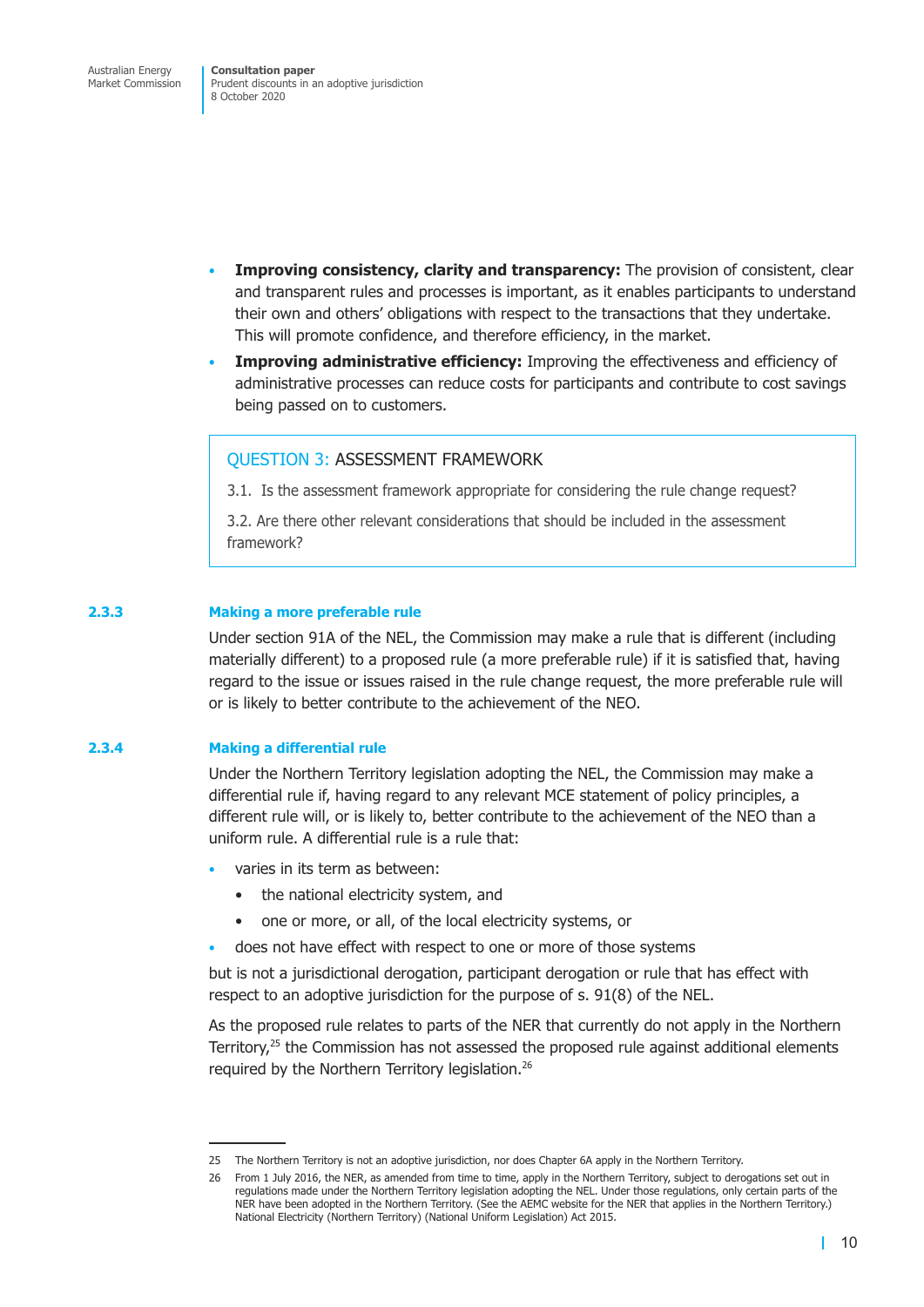# 3 PROCESS FOR THIS RULE CHANGE

### 3.1 Treatment as a non-controversial rule

The proponent has requested that the rule change request be treated as a non-controversial rule in accordance with section 96 of the NEL. The proponent considers that the proposed amendments are of the nature of procedural clarifications, which are intended to resolve potential drafting ambiguities and/or to address unintended consequences as to the way in which the procedural aspects of the prudent discount process apply in Victoria.<sup>27</sup>

The Commission considers that the proposed rule meets the definition of a non-controversial rule under section 87 of the NEL, in that it is unlikely to have a significant effect on the national electricity market. The rule change request is narrow in scope and the proposed changes are largely of an administrative nature, intended to better facilitate the achievement of the original policy intent of the prudent discount regime.

Rule changes that are considered to be non-controversial may be processed under an expedited (faster) process under which there is only one round of consultation and the AEMC is required to publish its final rule determination within eight weeks of commencing the rule change process.<sup>28</sup>

The Commission has decided to use an expedited process to consider this rule change request provided that it does not receive any valid requests not to use the expedited process by 22 October 2020. To be valid, an objection should set out the reasons why the rule change request is likely to have a significant effect on the national electricity market.

### 3.2 Key dates

Given the tightly defined nature of the issue, and the background information provided in the rule change request, this consultation paper is brief. Nevertheless, submissions are invited in relation to the matters identified above, and any other relevant issue.

The key dates for stakeholders in this process are as follows:

- Commencement of this rule change process: 8 October 2020
- Objections to an expedited process to be received by: 22 October 2020
- Submissions to the proposal to be received by: 5 November 2020
- Final decision to be published under an expedited process by: 3 December 2020.

<sup>27</sup> Rule change request, p. 3.

<sup>28</sup> The AEMC has published a notice under sections 95 and 96 of the NEL to commence and assess this rule change request as a non-controversial rule.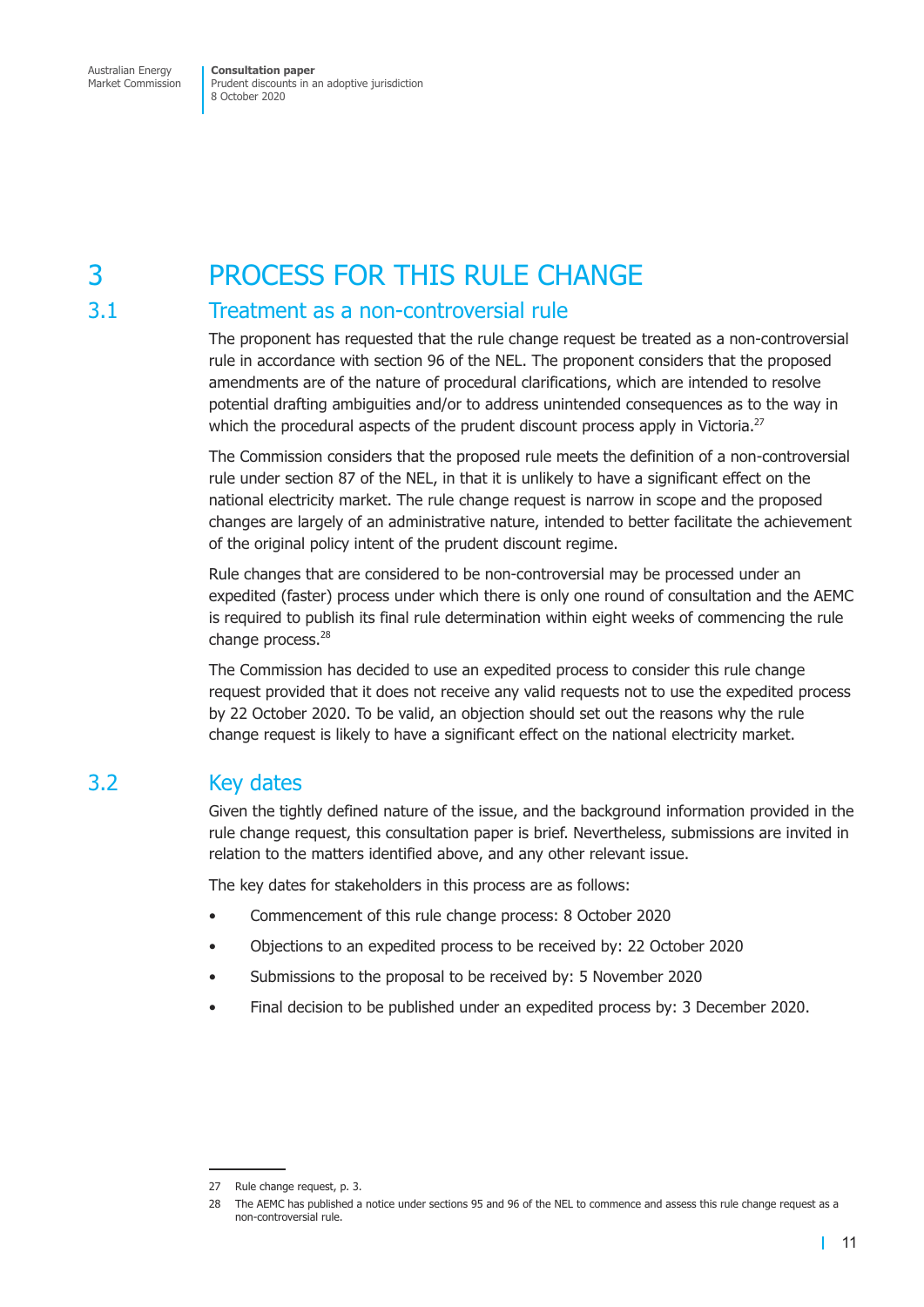# 4 LODGING A SUBMISSION

The Commission invites both:

- requests not to make a rule under the expedited process
- written submissions on this rule change request.

All enquiries on this project should be addressed to Orrie Johan at orrie.johan@aemc.gov.au.

## 4.1 Lodging a request not to make a rule under an expedited process

Written requests not to make a rule under the expedited process in section 96 of the NEL must include reasons for the request, and must be lodged with the Commission by **22 October 2020.** Requests must be submitted online in accordance with the process specified below.

## 4.2 Lodging a submission to this rule change request

Written submissions on the rule change request must be lodged with Commission by **5 November 2020**. Submissions must be lodged online in accordance with the process specified below.

Where practicable, submissions should be prepared in accordance with the Commission's guidelines for making written submissions on rule change requests.<sup>29</sup> The Commission publishes all submissions on its website, subject to a claim of confidentiality.

### 4.3 Lodging online

Submissions, or requests not to make a rule under the expedited process, must be lodged online via the Commission's website, www.aemc.gov.au, using the "lodge a submission" function and selecting the project reference code ERC0317.

The request or submission must be on letterhead (if submitted on behalf of an organisation), signed and dated.

<sup>29</sup> This guideline is available on the Commission's website www.aemc.gov.au.